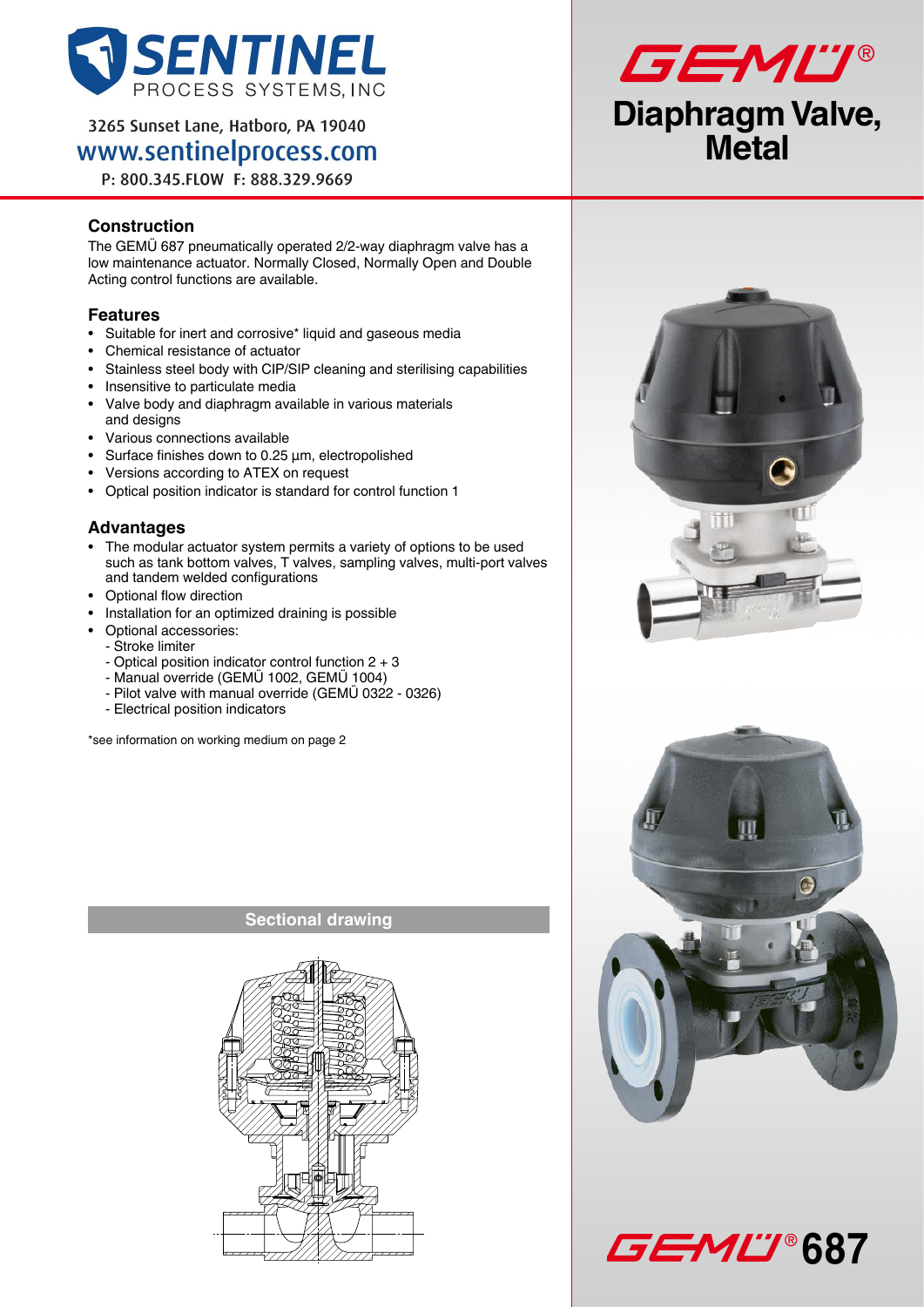### **Working medium**

Corrosive, inert, gaseous and liquid media which have no negative impact on the physical and chemical properties of the body and diaphragm material.

### **Temperatures**

#### **Medium temperature**

| FPM (code 4)   | $-1090 °C$   |
|----------------|--------------|
| EPDM (code 13) | $-10$ 100 °C |
| EPDM (code 14) | $-1090 °C$   |
| EPDM (code 17) | $-10100$ °C  |
| PTFE (code 52) | $-10100$ °C  |
| PTFE (code 5E) | $-10$ 100 °C |
| .              |              |

#### **Sterilisation temperature (1)**

| FPM (code 4)   | not applicable                                               |
|----------------|--------------------------------------------------------------|
| EPDM (code 13) | max. 150 $^{\circ}$ C <sup>(2)</sup> , max. 60 min per cycle |
| EPDM (code 14) | not applicable                                               |
| EPDM (code 17) | max. 150 $\mathrm{C}$ (2), max. 180 min per cycle            |
| PTFE (code 52) | max. 150 $\mathrm{C}$ (2), no time limit per cycle           |
| PTFE (code 5E) | max. 150 °C (2), no time limit per cycle                     |

<sup>1</sup> The sterilisation temperature is valid for steam (saturated steam) or superheated water.

<sup>2</sup> If the sterilisation temperatures listed above are applied to the EPDM diaphragms for longer periods of time, the service life of the diaphragms will be reduced. In these cases, maintenance cycles must be adapted accordingly. This also applies to PTFE diaphragms exposed to high temperature fluctuations. PTFE diaphragms can also be used as moisture barriers; however, this will reduce their service life. The maintenance cycles must be adapted accordingly. GEMÜ 555 and 505 globe valves are particularly suitable for use in the area of steam generation and distribution. The following valve arrangement for interfaces between steam pipes and process pipes has proven itself over time: A globe valve for shutting off steam pipes and a diaphragm valve as an interface to the process pipes.



**Ambient temperature** 0 ... 60 °C

### **Control medium**

**Inert gases**

| <b>Filling volume</b><br>Control function 1<br>Actuator size<br>Control function 2<br>$0.03$ dm <sup>3</sup><br>$0.02$ dm <sup>3</sup><br>B/N<br>1/N<br>$0.15$ dm <sup>3</sup><br>$0.11$ dm <sup>3</sup><br>2/N<br>$0.26$ dm <sup>3</sup><br>$0.23$ dm <sup>3</sup><br>3/N<br>$0.73$ dm <sup>3</sup><br>$0.54$ dm <sup>3</sup><br>$2.30$ dm <sup>3</sup><br>$1.87$ dm <sup>3</sup><br>4/N<br>5/N<br>2.30 d $m3$<br>$2.00$ dm <sup>3</sup> |  |  |  |  |
|-------------------------------------------------------------------------------------------------------------------------------------------------------------------------------------------------------------------------------------------------------------------------------------------------------------------------------------------------------------------------------------------------------------------------------------------|--|--|--|--|
|                                                                                                                                                                                                                                                                                                                                                                                                                                           |  |  |  |  |
|                                                                                                                                                                                                                                                                                                                                                                                                                                           |  |  |  |  |
|                                                                                                                                                                                                                                                                                                                                                                                                                                           |  |  |  |  |
|                                                                                                                                                                                                                                                                                                                                                                                                                                           |  |  |  |  |
|                                                                                                                                                                                                                                                                                                                                                                                                                                           |  |  |  |  |
|                                                                                                                                                                                                                                                                                                                                                                                                                                           |  |  |  |  |
|                                                                                                                                                                                                                                                                                                                                                                                                                                           |  |  |  |  |
| $\cdots$                                                                                                                                                                                                                                                                                                                                                                                                                                  |  |  |  |  |

**Max. permissible temperature of control medium**  $40^{\circ}$ **C** 

C.f. 3 = for filling volume in open position see c.f. 1, for filling volume in closed position see c.f. 2

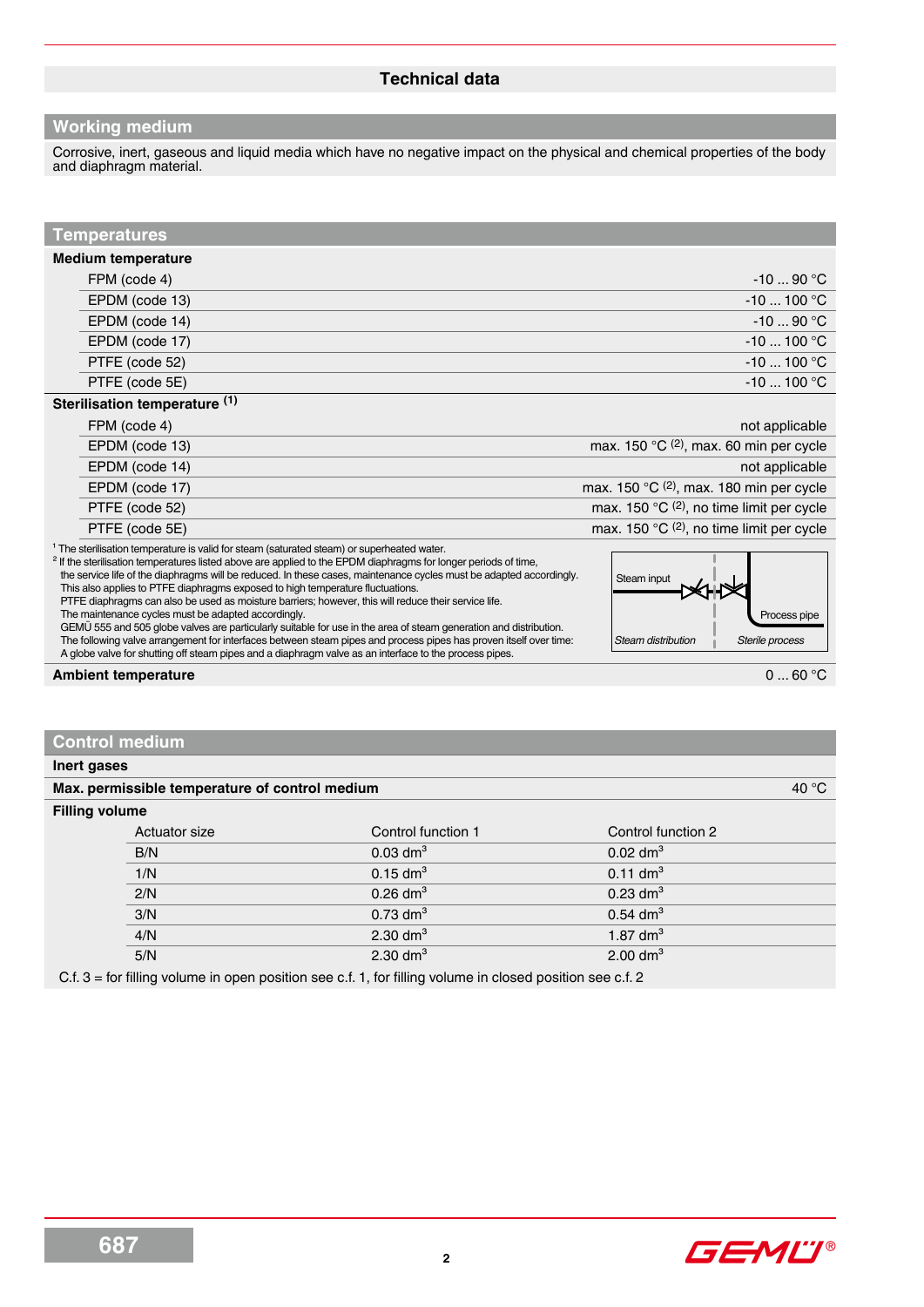### **Technical data**

|           |            | <b>Control function 1</b>                        |             | <b>Control function 2</b>  |                                                  |             | <b>Control function 3</b>  |                                                       |                |                            |
|-----------|------------|--------------------------------------------------|-------------|----------------------------|--------------------------------------------------|-------------|----------------------------|-------------------------------------------------------|----------------|----------------------------|
|           |            | Operating pressure [bar] /<br>diaphragm material |             | <b>Control</b><br>pressure | Operating pressure [bar] /<br>diaphragm material |             | <b>Control</b><br>pressure | <b>Operating pressure [bar]</b><br>diaphragm material |                | <b>Control</b><br>pressure |
| <b>MG</b> | <b>DN</b>  | <b>EPDM/FPM</b>                                  | <b>PTFE</b> | [bar]                      | <b>EPDM/FPM</b>                                  | <b>PTFE</b> | [bar]                      | <b>EPDM/FPM</b>                                       | <b>PTFE</b>    | [bar]                      |
| 10        | 10, 15, 20 | 10                                               | 6           | $3.5 - 7.0$                | 10                                               | 6           | max. 6.0                   | 10                                                    | 6              | max. 5.0                   |
| 25        | 15, 20, 25 | 10                                               | 6           | $5.5 - 7.0$                | 10                                               | 6           | max. 5.5                   | 10                                                    | 6              | max. 5.5                   |
| 40        | 32, 40     | 10                                               | 6           | $5.5 - 7.0$                | 10                                               | 6           | max. 5.5                   | 10                                                    | 6              | max. 5.5                   |
| 50        | 50, 65     | 10                                               | 6           | $5.5 - 7.0$                | 10                                               | 6           | max. 5.0                   | 10                                                    | 6              | max. 5.0                   |
| 80        | 65, 80     | 8                                                | 5           | $5.0 - 7.0$                | 8                                                | 6           | max. 5.0                   | 8                                                     | 6              | max. 4.5                   |
| 100       | 100        | 6                                                | 4           | $5.5 - 7.0$                | 6                                                | 4           | max. 5.0                   | 6                                                     | $\overline{4}$ | max. 4.5                   |

All pressures are gauge pressures. Operating pressure values were determined with static operating pressure applied on one side of a closed valve. Sealing at the valve seat and atmospheric sealing is ensured for the given values. Information on operating pressures applied on both sides and for high purity media on request. Higher operating pressures on request sides and for high purity media on request. Higher operating pressures on request.

|                                                 | $\lceil m^3/h \rceil$<br><b>Kv values</b> |                          |                                    |                                                                                                                                                                                                                                                                                                                                                                                                                                               |                              |                                        |                                               |                                                              |
|-------------------------------------------------|-------------------------------------------|--------------------------|------------------------------------|-----------------------------------------------------------------------------------------------------------------------------------------------------------------------------------------------------------------------------------------------------------------------------------------------------------------------------------------------------------------------------------------------------------------------------------------------|------------------------------|----------------------------------------|-----------------------------------------------|--------------------------------------------------------------|
| <b>MG</b>                                       | <b>DN</b>                                 | <b>DIN</b>               | <b>EN 10357</b><br><b>Series B</b> | <b>EN 10357</b><br><b>Series A</b>                                                                                                                                                                                                                                                                                                                                                                                                            | <b>DIN 11850</b><br>Series 3 | <b>SMS 3008</b>                        | <b>ASME BPE</b>                               | ISO 1127/<br><b>EN 10357</b><br><b>Series C</b>              |
|                                                 |                                           | Code 0                   | Code 16                            | Code 17                                                                                                                                                                                                                                                                                                                                                                                                                                       | Code 18                      | Code 37                                | Code 59                                       | Code 60                                                      |
|                                                 | 10                                        |                          | 2.4                                | 2.4                                                                                                                                                                                                                                                                                                                                                                                                                                           | 2.4                          |                                        | 2.2                                           | 3.3                                                          |
| 10                                              | 15                                        | 3.3                      | 3.8                                | 3.8                                                                                                                                                                                                                                                                                                                                                                                                                                           | 3.8                          |                                        | 2.2                                           | 4.0                                                          |
|                                                 | 20                                        |                          |                                    |                                                                                                                                                                                                                                                                                                                                                                                                                                               |                              |                                        | 3.8                                           |                                                              |
|                                                 | 15                                        | 4.1                      | 4.7                                | 4.7                                                                                                                                                                                                                                                                                                                                                                                                                                           | 4.7                          |                                        | $\overline{\phantom{a}}$                      | 7.4                                                          |
| 25                                              | 20                                        | 6.3                      | 7.0                                | 7.0                                                                                                                                                                                                                                                                                                                                                                                                                                           | 7.0                          |                                        | 4.4                                           | 13.2                                                         |
|                                                 | 25                                        | 13.9                     | 15.0                               | 15.0                                                                                                                                                                                                                                                                                                                                                                                                                                          | 15.0                         | 12.6                                   | 12.2                                          | 16.2                                                         |
| 40                                              | 32                                        | 25.3                     | 27.0                               | 27.0                                                                                                                                                                                                                                                                                                                                                                                                                                          | 27.0                         | 26.2                                   |                                               | 30.0                                                         |
|                                                 | 40                                        | 29.3                     | 30.9                               | 30.9                                                                                                                                                                                                                                                                                                                                                                                                                                          | 30.9                         | 30.2                                   | 29.5                                          | 32.8                                                         |
| 50                                              | 50                                        | 46.5                     | 48.4                               | 48.4                                                                                                                                                                                                                                                                                                                                                                                                                                          | 48.4                         | 51.7                                   | 50.6                                          | 55.2                                                         |
|                                                 | 65                                        |                          |                                    |                                                                                                                                                                                                                                                                                                                                                                                                                                               |                              | 62.2                                   | 61.8                                          |                                                              |
| 80                                              | 65                                        |                          |                                    | 77.0                                                                                                                                                                                                                                                                                                                                                                                                                                          |                              | 68.5                                   | 68.5                                          | 96.0                                                         |
|                                                 | 80                                        |                          |                                    | 111.0                                                                                                                                                                                                                                                                                                                                                                                                                                         |                              | 80.0                                   | 87.0                                          | 111.0                                                        |
| 100                                             | 100                                       |                          |                                    | 194.0                                                                                                                                                                                                                                                                                                                                                                                                                                         |                              | 173.0                                  | 188.0                                         | 214.0                                                        |
|                                                 | the standard.                             | $MG = diaphragm size$    |                                    | Kv values determined acc. to DIN EN 60534, inlet pressure 5 bar, $\Delta p$ 1 bar, stainless steel valve body and soft elastomer diaphragm.<br>The Kv values for other product configurations (e.g. other diaphragm or body materials) may differ. In general, all diaphragms are subject to<br>the influences of pressure, temperature, the process and their tightening torques. Therefore the Kv values may exceed the tolerance limits of |                              |                                        |                                               |                                                              |
|                                                 |                                           |                          |                                    | Control pressure / operating pressure diagram                                                                                                                                                                                                                                                                                                                                                                                                 |                              |                                        |                                               |                                                              |
|                                                 |                                           | with elastomer diaphragm | Control function 2 + 3             |                                                                                                                                                                                                                                                                                                                                                                                                                                               |                              |                                        | Control function 2 + 3<br>with PTFE diaphragm |                                                              |
| 6<br>Control pressure [bar]<br>5<br>4<br>3<br>2 | <b>MG 100</b>                             |                          | <b>MG 80</b>                       | <b>MG 10</b><br><b>MG 40</b><br><b>MG 25</b><br><b>MG 50</b>                                                                                                                                                                                                                                                                                                                                                                                  | Control pressure [bar]       | <b>MG 100</b><br>6<br>5<br>4<br>3<br>2 | <b>MG 80</b>                                  | <b>MG 10</b><br><b>MG 40</b><br><b>MG 25</b><br><b>MG 50</b> |

**Control pressure / operating pressure diagram**



### **Control function 2 + 3 with PTFE diaphragm**



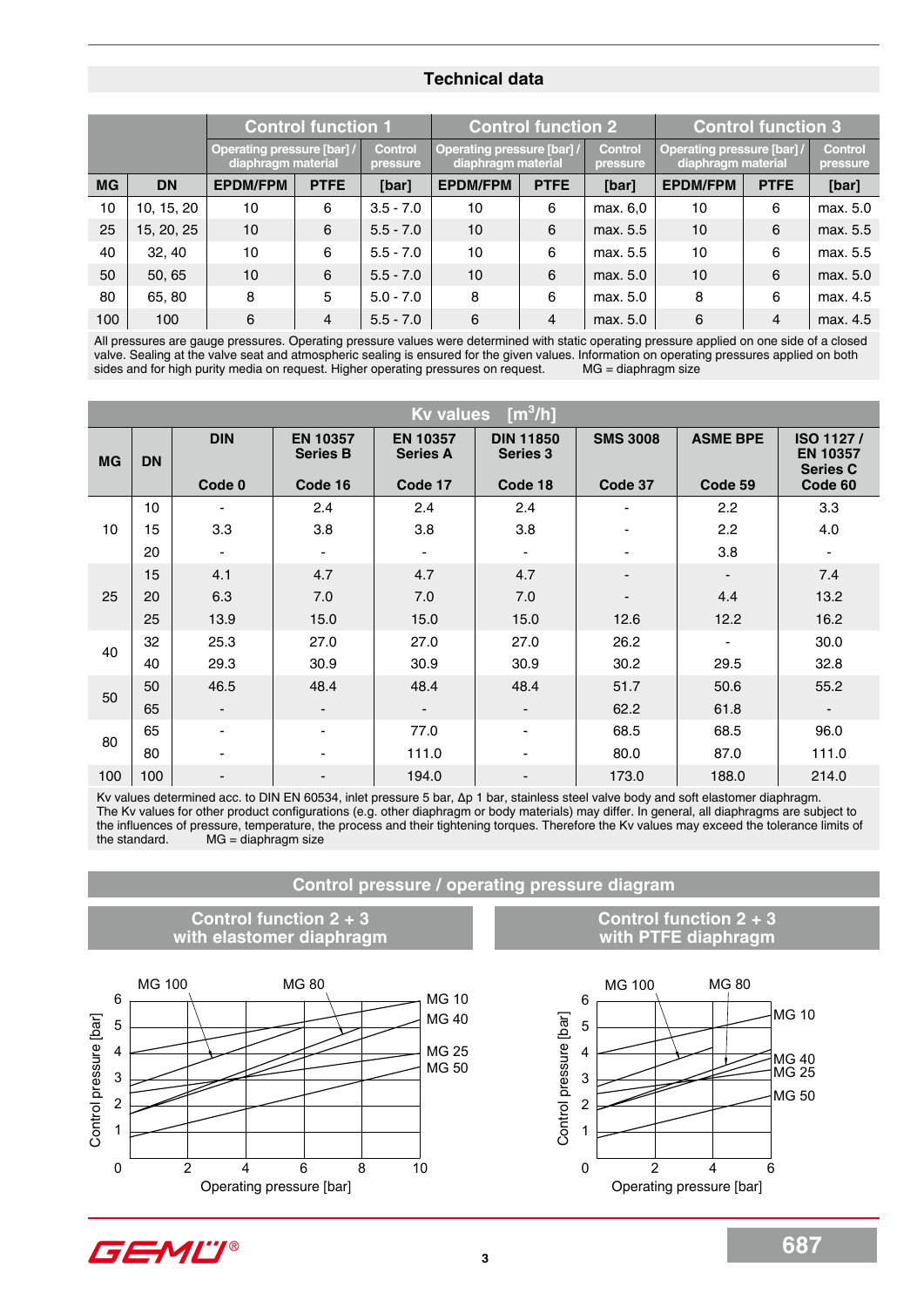### **Order data**

I

| <b>Body configuration</b>              | Code     |
|----------------------------------------|----------|
| Tank bottom valve body                 |          |
| 2/2-way body                           |          |
| Multi-port design                      | $M^{**}$ |
| T body                                 | T*       |
| * For dimensions see T Valves brochure |          |

\*\* Dimensions and versions on request or according to customer requirements

| <b>Connection</b>                                               | Code     |
|-----------------------------------------------------------------|----------|
| <b>Butt weld spigots</b>                                        |          |
| Spigots DIN                                                     | 0        |
| Spigots EN 10357 series B                                       | 16       |
| Spigots EN 10357 series A                                       | 17       |
| Spigots DIN 11850 series 3                                      | 18       |
| Spigots DIN 11866 series A                                      | 1A<br>1B |
| Spigots DIN 11866 series B<br>Spigots JIS-G 3447                | 35       |
| Spigots JIS-G 3459                                              | 36       |
| Spigots SMS 3008                                                | 37       |
| Spigots BS 4825 part 1                                          | 55       |
| Spigots ASME BPE                                                | 59       |
| Spigots ISO 1127 / EN 10357 series C                            | 60       |
| Spigots ANSI/ASME B36.19M Schedule 10s                          | 63       |
| Spigots ANSI/ASME B36.19M Schedule 40s                          | 65       |
| <b>Threaded connections</b>                                     |          |
| Threaded sockets DIN ISO 228                                    | 1        |
| Threaded sockets NPT                                            | 31       |
| Threaded spigots DIN 11851                                      | 6        |
| One side threaded spigot, other side                            |          |
| cone spigot and union nut, DIN 11851                            | 62       |
| Aseptic unions on request                                       |          |
| <b>Flanges</b>                                                  |          |
| Flanges EN 1092 / PN16 / form B,                                |          |
| length EN 558, series 1,                                        |          |
| ISO 5752, basic series 1                                        | 8        |
| Flanges ANSI Class 150 RF                                       |          |
| length MSS SP-88                                                | 38       |
| Flanges ANSI Class 125/150 RF<br>length EN 558, series 1        |          |
| ISO 5752, basic series 1                                        | 39       |
| <b>Clamp connections</b>                                        |          |
| Clamps ASME BPE for pipe ASME BPE,                              |          |
| length ASME BPE                                                 | 80       |
| Clamps DIN 32676 series B for pipe EN ISO 1127,                 |          |
| length EN 558, series 7                                         | 82       |
| Clamps ASME BPE for pipe ASME BPE,                              |          |
| length EN 558, series 7                                         | 88       |
| Clamps DIN 32676 series A for pipe DIN 11850,                   |          |
| length EN 558, series 7                                         | 8Α       |
| Clamps SMS 3017 for pipe SMS 3008,                              |          |
| length EN 558, series 7                                         | 8Е       |
| Aseptic clamps on request                                       |          |
| For overview of available valve bodies for GEMÜ 687 see page 13 |          |

| <b>Valve body material</b>                         | Code           |
|----------------------------------------------------|----------------|
| EN-GJS-400-18-LT (SG iron 40.3) PFA lined          | 17             |
| EN-GJS-400-18-LT (SG iron 40.3) PP lined           | 18             |
| 1.4435 - BN2 (CF3M), investment casting Fe<0.5%    | 32             |
| 1.4435 (ASTM A 351 CF3M ≙ 316L) investment casting | 34             |
| 1.4408, investment casting                         | 37             |
| 1.4408, PFA lined                                  | 39             |
| 1.4435 (316L), forged body                         | 40             |
| 1.4435 (BN2), forged body Fe<0.5%                  | 42             |
| EN-GJS-400-18-LT (SG iron 40.3) hard rubber lined  | 83             |
| 1.4539, forged body                                | F <sub>4</sub> |

| Diaphragm material                                            | Code           |
|---------------------------------------------------------------|----------------|
| <b>FPM</b>                                                    | $\overline{4}$ |
| <b>EPDM</b>                                                   | 13             |
| <b>EPDM</b>                                                   | 14             |
| <b>EPDM</b>                                                   | 17             |
| PTFE/EPDM convex, PTFE loose                                  | 5E             |
| PTFE/EPDM, PTFE lamin.                                        | 52             |
| For compatibility see overview on page 12                     |                |
| Material complies with FDA requirements, except code 4 and 14 |                |

The combination of PFA lining with 5E diaphragms is only

conditionally suitable for gaseous media. If low seat leakage rates are required for gaseous media, other combinations are preferable.

| <b>Control function</b> |      | Code |
|-------------------------|------|------|
| Normally closed         | (NC) |      |
| Normally open           | (NO) |      |
| Double acting           | (DA) |      |

| <b>Actuator version</b>                                                 | Code            |
|-------------------------------------------------------------------------|-----------------|
| Diaphragm size 10                                                       | B/N             |
| Diaphragm size 25                                                       | 1/N             |
| Diaphragm size 40                                                       | 2/N             |
| Diaphragm size 50                                                       | 3/N             |
| Diaphragm size 80                                                       | 4/N             |
| Diaphragm size 100                                                      | 5/N             |
| Diaphragm size 25<br>Control air connector in-line with flow direction  | 1 <sub>RN</sub> |
| Diaphragm size 40<br>Control air connector in-line with flow direction  | 2RN             |
| Diaphragm size 50<br>Control air connector in-line with flow direction  | 3RN             |
| Diaphragm size 80<br>Control air connector in-line with flow direction  | 4RN             |
| Diaphragm size 100<br>Control air connector in-line with flow direction | 5RN             |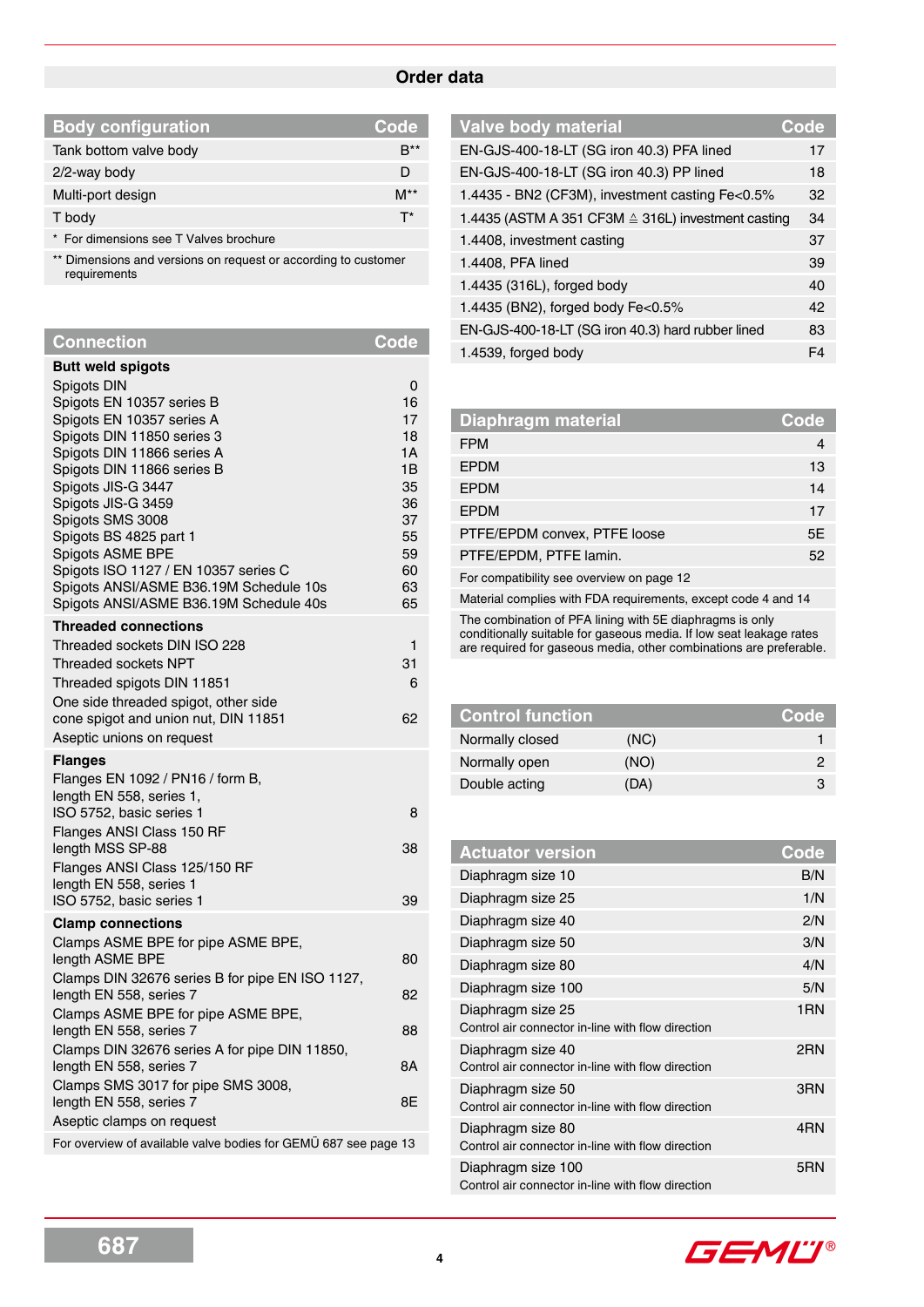# **Order data**

| Valve body surface finish, internal contour                                                            |                                           |                                                 |                                       |                                             |      |  |
|--------------------------------------------------------------------------------------------------------|-------------------------------------------|-------------------------------------------------|---------------------------------------|---------------------------------------------|------|--|
|                                                                                                        | <b>Hygienic class</b><br><b>DIN 11866</b> | <b>Designation</b><br><b>ASME BPE</b><br>(2014) | <b>Forged body</b><br>Code 40, 42, F4 | <b>Investment</b><br>casting<br>Code 32, 34 | Code |  |
| $Ra \leq 6.3 \mu m$ (250 $\mu$ inch)<br>for media wetted surfaces,<br>blasted internal/external        |                                           |                                                 |                                       | X                                           | 1500 |  |
| $Ra \le 0.8 \mu m$ (30 $\mu$ inch)<br>for media wetted surfaces,<br>mechanically polished internal     | H3                                        | SF <sub>3</sub>                                 | $\mathsf{X}$                          | $\mathsf{X}$                                | 1502 |  |
| $Ra \le 0.8 \mu m$ (30 $\mu$ inch)<br>for media wetted surfaces,<br>electropolished internal/external  | HE <sub>3</sub>                           |                                                 | X                                     |                                             | 1503 |  |
| $Ra \le 0.6 \mu m (25 \mu inch)$<br>for media wetted surfaces,<br>mechanically polished internal       |                                           | SF <sub>2</sub>                                 | $X^*$                                 | $X^*$                                       | 1507 |  |
| $Ra \le 0.6 \mu m (25 \mu inch)$<br>for media wetted surfaces,<br>electropolished internal/external    |                                           | SF <sub>6</sub>                                 | $X^*$                                 |                                             | 1508 |  |
| $Ra \le 0.5 \mu m$ (20 $\mu$ inch)<br>for media wetted surfaces,<br>mechanically polished internal     |                                           | SF <sub>1</sub>                                 | $X^*$                                 |                                             | 1927 |  |
| $Ra \le 0.5 \mu m$ (20 $\mu$ inch)<br>for media wetted surfaces,<br>electropolished internal/external  |                                           | SF <sub>5</sub>                                 | $X^*$                                 |                                             | 1928 |  |
| $Ra \le 0.4 \mu m (15 \mu nch)$<br>for media wetted surfaces,<br>mechanically polished internal        | H4                                        |                                                 | $X^*$                                 |                                             | 1536 |  |
| $Ra \leq 0.4 \mu m$ (15 $\mu$ inch)<br>for media wetted surfaces,<br>electropolished internal/external | HE4                                       |                                                 | $X^*$                                 |                                             | 1537 |  |
| $Ra \le 0.4 \mu m (15 \mu nch)$<br>for media wetted surfaces,<br>electropolished internal/external     |                                           | SF <sub>4</sub>                                 | $X^*$                                 |                                             | 1929 |  |
| $Ra \le 0.25 \mu m$ (10 $\mu$ inch)<br>for media wetted surfaces,<br>electropolished internal/external | HE <sub>5</sub>                           |                                                 | $X^*$                                 |                                             | 1516 |  |
| $Ra \le 0.25 \mu m$ (10 $\mu$ inch)<br>for media wetted surfaces,<br>mechanically polished internal    | H <sub>5</sub>                            |                                                 | $\mathsf{X}^\star$                    |                                             | 1527 |  |

Ra acc. to DIN 4768; at defined reference points.

\* For pipe inside diameter< 6 mm, the surface inside the spigot is Ra ≤ 0.8 µm.

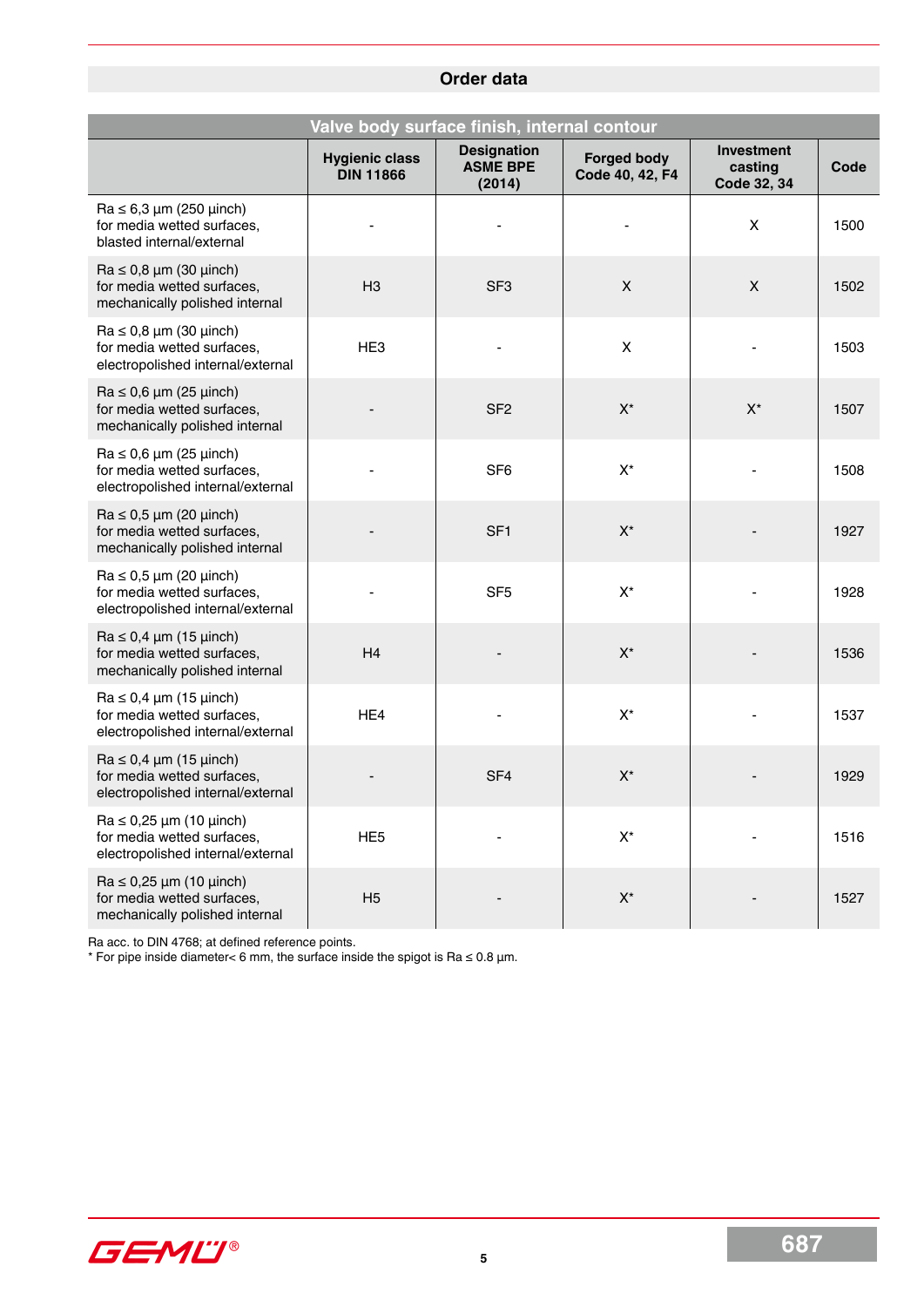# **Order data**

# **Special function Code**

3-A compliant design M

| Order example              | 687 | 25 | D | 60 | 40 | 5E | 1/N | 1503 | M |
|----------------------------|-----|----|---|----|----|----|-----|------|---|
| Type                       | 687 |    |   |    |    |    |     |      |   |
| Nominal size               |     | 25 |   |    |    |    |     |      |   |
| Body configuration (code)  |     |    | D |    |    |    |     |      |   |
| Connection (code)          |     |    |   | 60 |    |    |     |      |   |
| Valve body material (code) |     |    |   |    | 40 |    |     |      |   |
| Diaphragm material (code)  |     |    |   |    |    | 5E |     |      |   |
| Control function (code)    |     |    |   |    |    |    |     |      |   |
| Actuator version (code)    |     |    |   |    |    |    | 1/N |      |   |
| Surface finish (code)      |     |    |   |    |    |    |     | 1503 |   |
| Special function (code)    |     |    |   |    |    |    |     |      | M |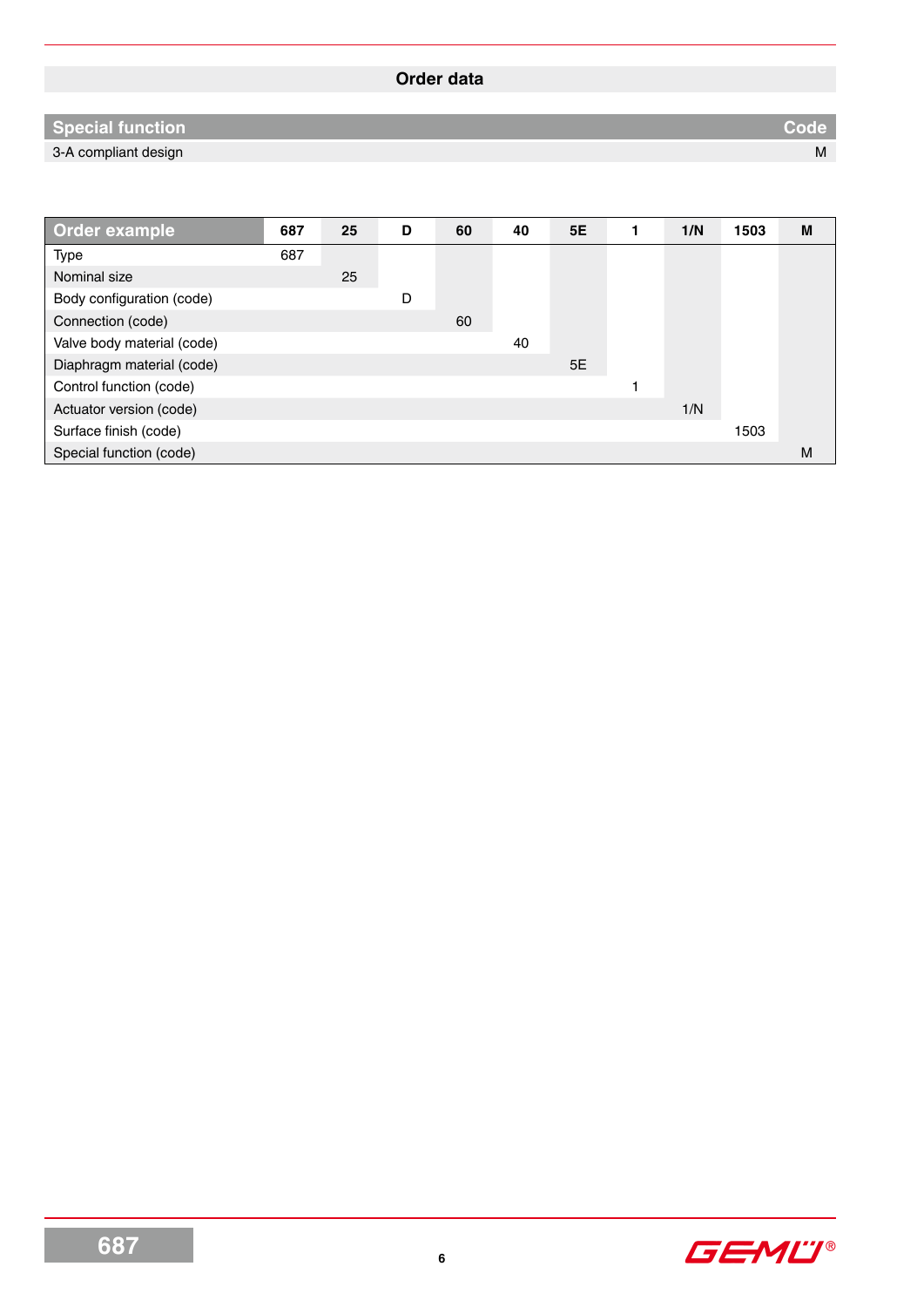### **Dimensions [mm]**

|           | <b>Actuator dimensions - control function 1</b> |     |                |     |                |         | [mm]           |
|-----------|-------------------------------------------------|-----|----------------|-----|----------------|---------|----------------|
| <b>MG</b> | <b>Actuator</b><br>size                         | øΒ  | <b>B1</b>      | A   | A <sub>1</sub> | G       | Weight<br>[kg] |
| 10        | B/N                                             | 67  | 44             | 125 | 62             | $G_1/4$ | 0.53           |
| 25        | 1/N                                             | 128 |                | 164 | 65             | $G_1/4$ | 2.00           |
| 40        | 2/N                                             | 158 |                | 204 | 86             | G 1/4   | 3.90           |
| 50        | 3/N                                             | 213 |                | 244 | 97             | $G_1/4$ | 7.00           |
| 80        | 4/N                                             | 259 |                | 368 | 173            | G1/4    | 15.00          |
| 100       | 5/N                                             | 259 | $\blacksquare$ | 372 | 169            | G 1/4   | 16.10          |

MG = diaphragm size

# **Actuator dimensions - control functions 2 + 3 [mm] MG Actuator size ø B <sup>A</sup> A1 A2 B1 B2 <sup>G</sup>** 10 | B/N | 57 | 110 | 49 | 30 | 35 | 68 | G 1/4 25 | 1/N |128 | 117 | 66 | 28 | - | - | G 1/4 40 | 2/N | 158 | 143 | 84 | 27 | - | - | G 1/4 50 | 3/N |213 |167 | 96 | 28 | - | - |G 1/4 80 | 4/N |258 |282 |170 | 45 | - | - |G 1/4 100 5/N 258 278 165 45 - - G 1/4

MG = diaphragm size

Control functions 2+3 - Diaphragm size 10



Control function 1 - Diaphragm size 10

Control function 1 - Diaphragm size 25 - 100



B2 B1  $\overline{B}$ Gδy A1 A2 A $\rm \dot{5}$ M

Control functions 2+3 - Diaphragm size 25 - 100



 $*$  CT = A + H1 (see body dimensions)

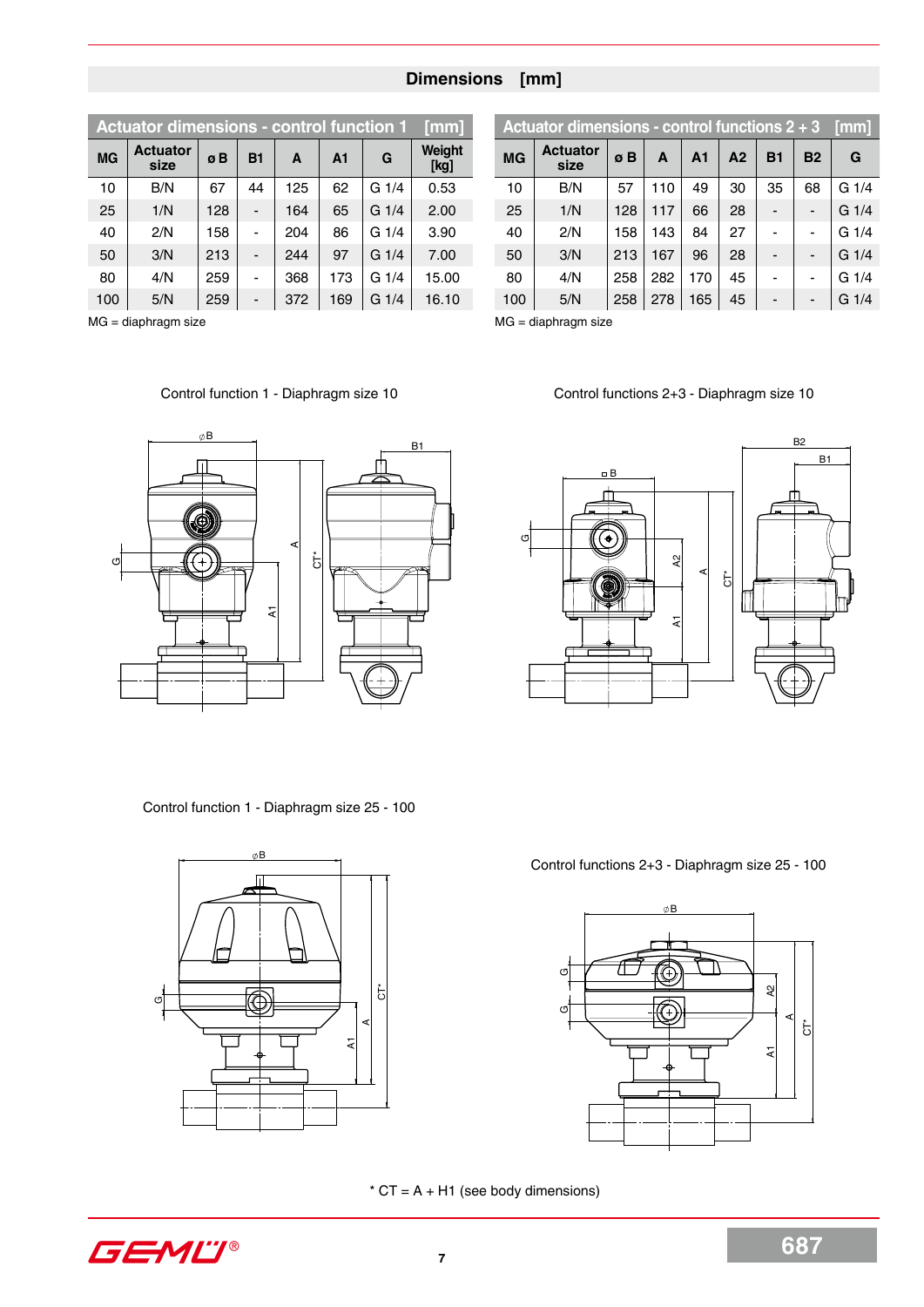|           |                 |                  |     |    | Threaded sockets, connection code 1<br>Valve body material: Investment casting (code 37) |    |                 |                           |                |
|-----------|-----------------|------------------|-----|----|------------------------------------------------------------------------------------------|----|-----------------|---------------------------|----------------|
| <b>MG</b> | <b>DN</b>       | $\mathbf{R}$     |     | H  | H1                                                                                       |    | SW <sub>2</sub> | <b>Number</b><br>of flats | Weight<br>[kg] |
| 10        | 12 <sup>2</sup> | G <sub>3/8</sub> | 55  | 25 | 13                                                                                       | 12 | 22              | $\overline{2}$            | 0.17           |
|           | 15              | $G_1/2$          | 68  | 30 | 15                                                                                       | 15 | 27              | $\overline{2}$            | 0.26           |
|           | 15              | $G_1/2$          | 85  | 29 | 16                                                                                       | 15 | 27              | 6                         | 0.32           |
| 25        | 20              | $G_3/4$          | 85  | 32 | 16                                                                                       | 16 | 32              | 6                         | 0.34           |
|           | 25              | G <sub>1</sub>   | 110 | 37 | 16                                                                                       | 13 | 41              | 6                         | 0.39           |
| 40        | 32              | $G$ 11/4         | 120 | 49 | 24                                                                                       | 20 | 50              | 8                         | 0.88           |
|           | 40              | $G$ 11/2         | 140 | 52 | 24                                                                                       | 18 | 55              | 8                         | 0.93           |
| 50        | 50              | G <sub>2</sub>   | 165 | 68 | 33                                                                                       | 26 | 70              | 8                         | 1.56           |

MG = diaphragm size

|           |           |                  |     |    | <b>Threaded sockets, connection code 31</b><br>Valve body material: Investment casting (code 37) |    |                 |                           |                |
|-----------|-----------|------------------|-----|----|--------------------------------------------------------------------------------------------------|----|-----------------|---------------------------|----------------|
| <b>MG</b> | <b>DN</b> | R                |     | н  | H1                                                                                               |    | SW <sub>2</sub> | <b>Number</b><br>of flats | Weight<br>[kg] |
|           | 15        | <b>NPT 1/2</b>   | 85  | 29 | 16                                                                                               | 14 | 27              | 6                         | 0.32           |
| 25        | 20        | <b>NPT 3/4</b>   | 85  | 32 | 16                                                                                               | 14 | 32              | 6                         | 0.34           |
|           | 25        | NPT <sub>1</sub> | 110 | 42 | 21                                                                                               | 17 | 41              | 6                         | 0.39           |
| 40        | 32        | <b>NPT 11/4</b>  | 120 | 49 | 24                                                                                               | 17 | 50              | 8                         | 0.88           |
|           | 40        | <b>NPT 11/2</b>  | 140 | 52 | 24                                                                                               | 17 | 55              | 8                         | 0.93           |
| 50        | 50        | NPT <sub>2</sub> | 165 | 68 | 33                                                                                               | 18 | 70              | 8                         | 1.56           |

MG = diaphragm size



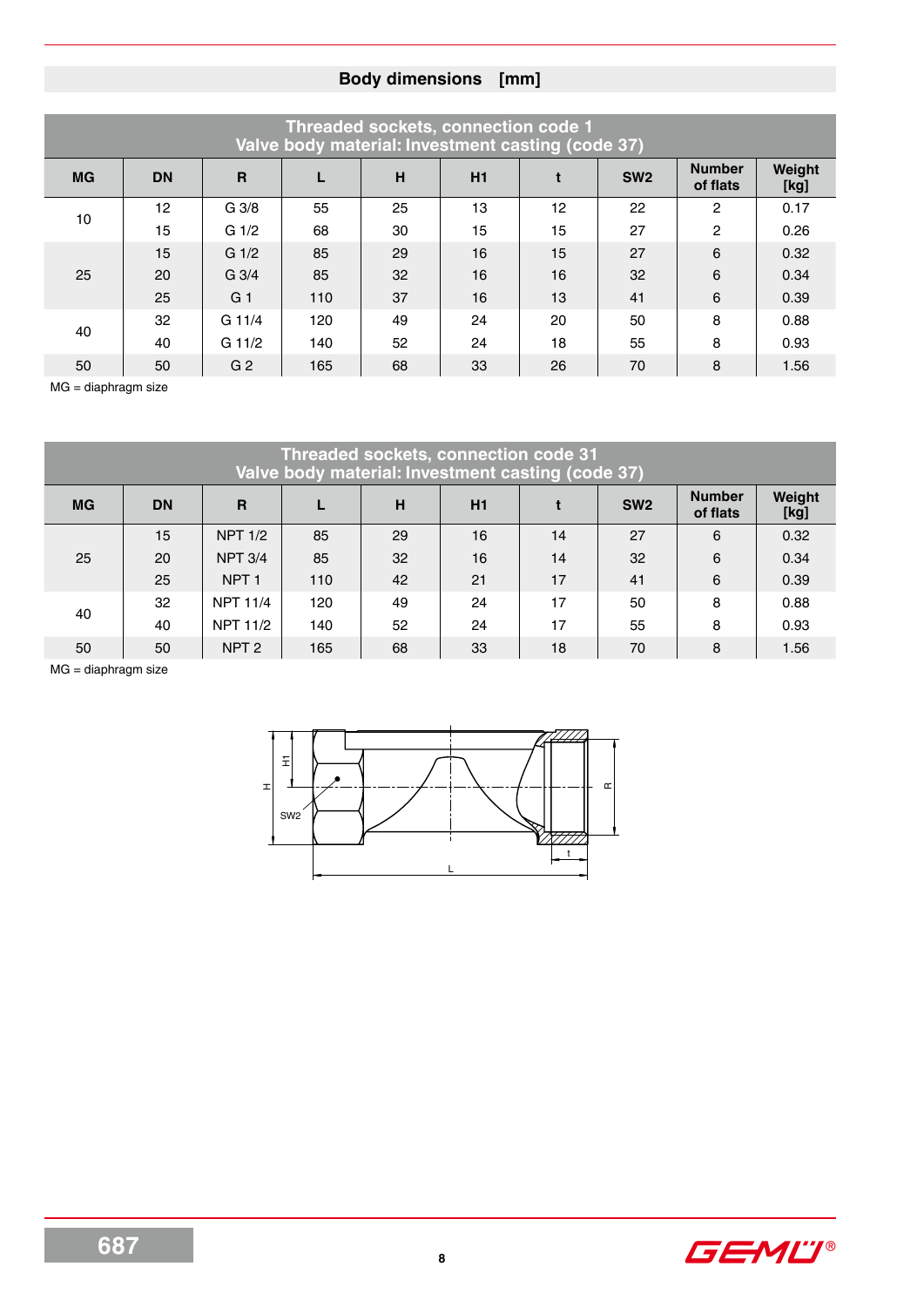|           |           | Valve body material: Investment casting (code 34), forged body (code 40, F4) |       |      | Butt weld spigots, connection code 0, 16, 17, 18 |    |                          |      |                |                                   |                            |                          |                                               |     |                            |                  |                |
|-----------|-----------|------------------------------------------------------------------------------|-------|------|--------------------------------------------------|----|--------------------------|------|----------------|-----------------------------------|----------------------------|--------------------------|-----------------------------------------------|-----|----------------------------|------------------|----------------|
|           |           |                                                                              |       |      |                                                  |    |                          |      | code 0         | <b>DIN</b><br>Series <sub>0</sub> | <b>Series B</b><br>code 16 | <b>EN 10357</b>          | <b>EN 10357</b><br><b>Series A</b><br>code 17 |     | <b>Series 3</b><br>code 18 | <b>DIN 11850</b> | Weight<br>[kg] |
| <b>MG</b> | <b>DN</b> | <b>NPS</b>                                                                   | $f^*$ | øg*  | L                                                | C  | $H1*$                    | H1** | ød             | S                                 | ød                         | S                        | ød                                            | S   | ød                         | $\mathbf{s}$     |                |
|           | 10        | 3/8"                                                                         | 30    | 13.5 | 108                                              | 25 |                          | 12.5 | $\blacksquare$ | $\blacksquare$                    | 12                         | 1.0                      | 13                                            | 1.5 | 14                         | 2.0              | 0.30           |
| 10        | 15        | 1/2"                                                                         | 30    | 13.5 | 108                                              | 25 |                          | 12.5 | 18             | 1.5                               | 18                         | 1.0                      | 19                                            | 1.5 | 20                         | 2.0              | 0.30           |
|           | 20        | 3/4"                                                                         | 30    | 13.5 | 108                                              | 25 | 12.5                     |      |                |                                   |                            |                          |                                               |     |                            |                  | 0.30           |
|           | 15        | 1/2"                                                                         | 40    | 13.5 | 120                                              | 25 | 13.0                     | 19.0 | 18             | 1.5                               | 18                         | 1.0                      | 19                                            | 1.5 | 20                         | 2.0              | 0.62           |
| 25        | 20        | 3/4"                                                                         | 40    | 13.5 | 120                                              | 25 | 16.0                     | 19.0 | 22             | 1.5                               | 22                         | 1.0                      | 23                                            | 1.5 | 24                         | 2.0              | 0.58           |
|           | 25        | 1"                                                                           | 40    | 13.5 | 120                                              | 25 | 19.0                     | 19.0 | 28             | 1.5                               | 28                         | 1.0                      | 29                                            | 1.5 | 30                         | 2.0              | 0.55           |
| 40        | 32        | 11/4"                                                                        | 68    | 13.5 | 153                                              | 25 | 24.0                     | 26.0 | 34             | 1.5                               | 34                         | 1.0                      | 35                                            | 1.5 | 36                         | 2.0              | 1.45           |
|           | 40        | 11/2"                                                                        | 75    | 13.5 | 153                                              | 25 | 26.0                     | 26.0 | 40             | 1.5                               | 40                         | 1.0                      | 41                                            | 1.5 | 42                         | 2.0              | 1.32           |
| 50        | 50        | 2"                                                                           | 90    | 13.5 | 173                                              | 30 | 32.0                     | 32.0 | 52             | 1.5                               | 52                         | 1.0                      | 53                                            | 1.5 | 54                         | 2.0              | 2.25           |
| 80        | 65        | 21/2"                                                                        |       |      | 216                                              | 30 | $\overline{\phantom{a}}$ | 62.0 | $\blacksquare$ |                                   | $\blacksquare$             | $\overline{\phantom{0}}$ | 70                                            | 2.0 |                            | $\blacksquare$   | 8.60           |
|           | 80        | 3"                                                                           |       |      | 254                                              | 30 | $\overline{\phantom{a}}$ | 62.0 | ÷              | $\blacksquare$                    | $\blacksquare$             | $\overline{\phantom{0}}$ | 85                                            | 2.0 |                            | -                | 8.00           |
| 100       | 100       | 4"                                                                           |       |      | 305                                              | 30 |                          | 76.0 |                |                                   |                            | $\blacksquare$           | 104                                           | 2.0 |                            | -                | 24.10          |

|           |           | only for investment cast design   |       |                                        |                           | only for forged design |                          |        |     | $MG = diaphragm size$                          |                            |                  | For materials see overview on page 12                                        |              |                |
|-----------|-----------|-----------------------------------|-------|----------------------------------------|---------------------------|------------------------|--------------------------|--------|-----|------------------------------------------------|----------------------------|------------------|------------------------------------------------------------------------------|--------------|----------------|
|           |           |                                   |       |                                        |                           |                        |                          |        |     | Butt weld spigots, connection code 1A, 1B, 60  |                            |                  | Valve body material: Investment casting (code 34), forged body (code 40, F4) |              |                |
|           |           |                                   |       |                                        |                           |                        |                          |        |     | <b>DIN 11866</b><br><b>Series A</b><br>code 1A | <b>Series B</b><br>code 1B | <b>DIN 11866</b> | <b>EN 10357</b><br><b>Series C</b><br>code 60                                | ISO 1127/    | Weight<br>[kg] |
| <b>MG</b> | <b>DN</b> | <b>NPS</b>                        | $f^*$ | $\boldsymbol{g}\boldsymbol{g}^{\star}$ | L                         | C                      | $H1*$                    | $H1**$ | ød  | s                                              | ød                         | S                | ød                                                                           | $\mathbf{s}$ |                |
|           | 10        | 3/8"                              | 30    | 13.5                                   | 108                       | 25                     |                          | 12.5   | 13  | 1.5                                            | 17.2                       | 1.6              | 17.2                                                                         | 1.6          | 0.30           |
| 10        | 15        | 1/2"                              | 30    | 13.5                                   | 108                       | 25                     |                          | 12.5   | 19  | 1.5                                            | 21.3                       | 1.6              | 21.3                                                                         | 1.6          | 0.30           |
|           | 20        | 3/4"                              | 30    | 13.5                                   | 108                       | 25                     | 12.5                     |        |     |                                                |                            |                  |                                                                              |              | 0.30           |
|           | 15        | 1/2"                              | 40    | 13.5                                   | 120                       | 25                     | 13.0<br>19.0             |        | 19  | 1.5                                            | 21.3                       | 1.6              | 21.3                                                                         | 1.6          | 0.62           |
| 25        | 20        | 3/4"                              | 40    | 13.5                                   | 120                       | 25                     | 16.0                     | 19.0   | 23  | 1.5                                            | 26.9                       | 1.6              | 26.9                                                                         | 1.6          | 0.58           |
|           | 25        | 1"                                | 40    | 13.5                                   | 120                       | 25                     | 19.0                     | 19.0   | 29  | 1.5                                            | 33.7                       | 2.0              | 33.7                                                                         | 2.0          | 0.55           |
|           | 32        | 11/4"                             | 68    | 13.5                                   | 153                       | 25                     | 24.0                     | 26.0   | 35  | 1.5                                            | 42.4                       | 2.0              | 42.4                                                                         | 2.0          | 1.45           |
| 40        | 40        | 11/2"                             | 75    | 13.5                                   | 153                       | 25                     | 26.0                     | 26.0   | 41  | 1.5                                            | 48.3                       | 2.0              | 48.3                                                                         | 2.0          | 1.32           |
| 50        | 50        | 2"                                | 90    | 13.5                                   | 173                       | 30                     | 32.0                     | 32.0   | 53  | 1.5                                            | 60.3                       | 2.0              | 60.3                                                                         | 2.0          | 2.25           |
|           | 65        | 21/2"                             |       | $\overline{\phantom{a}}$               | 216                       | 30                     | $\overline{\phantom{a}}$ | 62.0   | 70  | 2.0                                            | 76.1                       | 2.0              | 76.1                                                                         | 2.0          | 8.60           |
| 80        | 80        | 3"                                |       | $\blacksquare$                         | 254                       | 30                     | $\overline{\phantom{a}}$ | 62.0   | 85  | 2.0                                            | 88.9                       | 2.3              | 88.9                                                                         | 2.3          | 8.00           |
| 100       | 100       | 4"                                |       |                                        | 305                       | 30                     |                          | 76.0   | 104 | 2.0                                            | 114.3                      | 2.3              | 114.3                                                                        | 2.3          | 24.10          |
|           |           | * only for investment cast design |       |                                        | ** only for forged design |                        |                          |        |     | $MG = diaphragm size$                          |                            |                  | For materials see overview on page 12                                        |              |                |



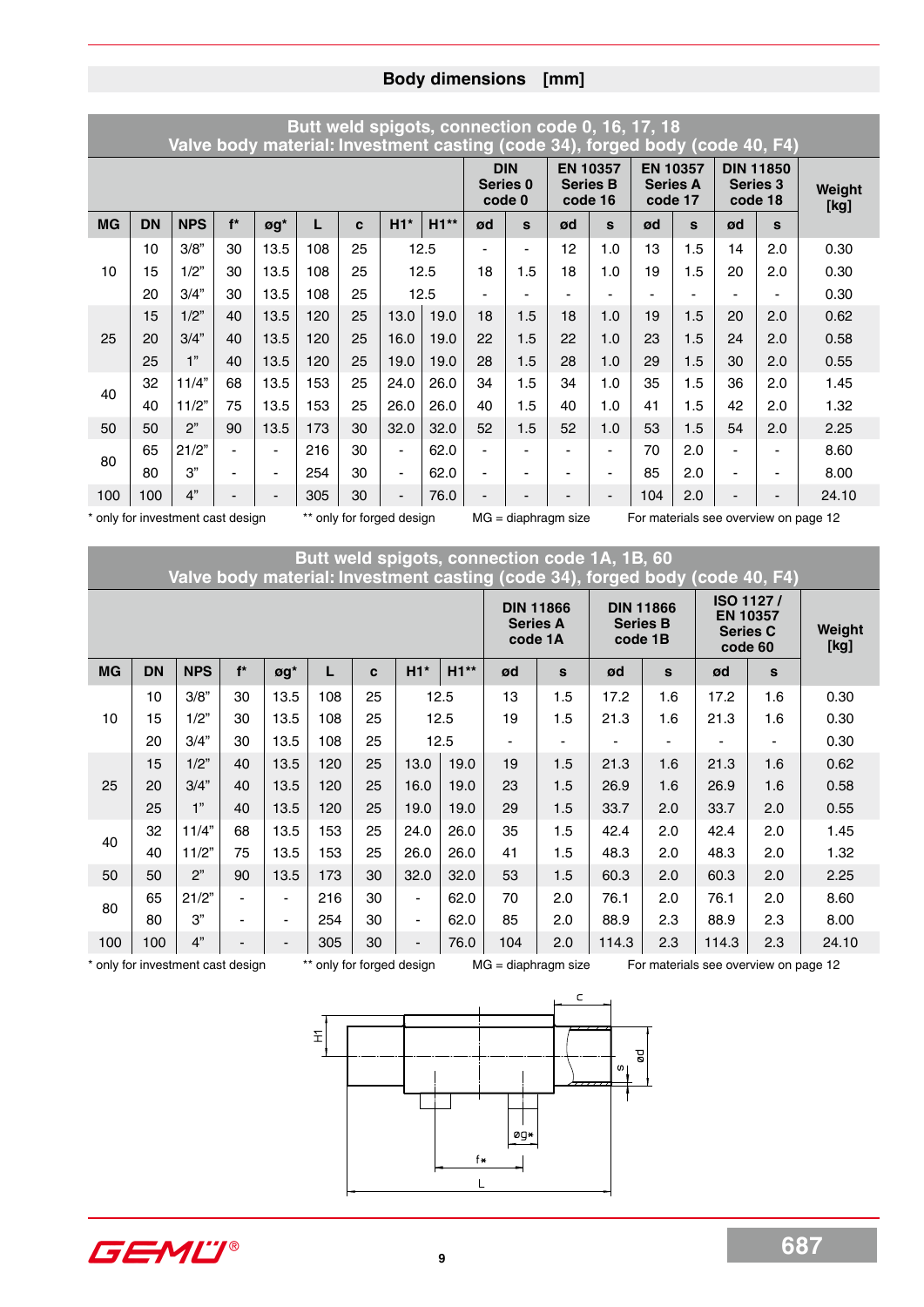|           |           | Valve body material: Investment casting (code 34), forged body (code 40, F4) |                          |                          |                           |    |                          |        |                                 |                          | Butt weld spigots, connection code 35, 36, 37 |                |                                       |                          |                |
|-----------|-----------|------------------------------------------------------------------------------|--------------------------|--------------------------|---------------------------|----|--------------------------|--------|---------------------------------|--------------------------|-----------------------------------------------|----------------|---------------------------------------|--------------------------|----------------|
|           |           |                                                                              |                          |                          |                           |    |                          |        | <b>JIS-G</b><br>3447<br>code 35 |                          | <b>JIS-G</b><br>3459<br>code 36               |                | <b>SMS</b><br>3008<br>code 37         |                          | Weight<br>[kg] |
| <b>MG</b> | <b>DN</b> | <b>NPS</b>                                                                   | $f^*$                    | øg*                      | L                         | C  | $H1*$                    | $H1**$ | ød                              | S                        | ød                                            | S              | ød                                    | $\mathbf{s}$             |                |
|           | 10        | 3/8"                                                                         | 30                       | 13.5                     | 108                       | 25 |                          | 12.5   |                                 | $\blacksquare$           | 17.3                                          | 1.65           | $\blacksquare$                        | ۰                        | 0.30           |
| 10        | 15        | 1/2"                                                                         | 30                       | 13.5                     | 108                       | 25 |                          | 12.5   |                                 |                          | 21.7                                          | 2.10           |                                       |                          | 0.30           |
|           | 20        | 3/4"                                                                         | 30                       | 13.5                     | 108                       | 25 |                          |        |                                 |                          |                                               |                | $\overline{\phantom{0}}$              |                          | 0.30           |
|           | 15        | 1/2"                                                                         | 40                       | 13.5                     | 120                       | 25 | 12.5<br>13.0<br>19.0     |        |                                 | $\overline{\phantom{0}}$ | 21.7                                          | 2.10           | $\overline{\phantom{0}}$              | $\overline{\phantom{0}}$ | 0.62           |
| 25        | 20        | 3/4"                                                                         | 40                       | 13.5                     | 120                       | 25 | 16.0                     | 19.0   |                                 |                          | 27.2                                          | 2.10           |                                       |                          | 0.58           |
|           | 25        | 1"                                                                           | 40                       | 13.5                     | 120                       | 25 | 19.0<br>19.0             |        | 25.4                            | 1.2                      | 34.0                                          | 2.80           | 25.0                                  | 1.2                      | 0.55           |
|           | 32        | 11/4"                                                                        | 68                       | 13.5                     | 153                       | 25 | 24.0                     | 26.0   | 31.8                            | 1.2                      | 42.7                                          | 2.80           | 33.7                                  | 1.2                      | 1.45           |
| 40        | 40        | 11/2"                                                                        | 75                       | 13.5                     | 153                       | 25 | 26.0                     | 26.0   | 38.1                            | 1.2                      | 48.6                                          | 2.80           | 38.0                                  | 1.2                      | 1.32           |
| 50        | 50        | 2"                                                                           | 90                       | 13.5                     | 173                       | 30 | 32.0                     | 32.0   | 50.8                            | 1.5                      | 60.5                                          | 2.80           | 51.0                                  | 1.2                      | 2.25           |
|           | 65        | 21/2"                                                                        |                          | $\blacksquare$           | 173                       | 30 | $\overline{\phantom{a}}$ | 34,0   | 63,5                            | 2,0                      |                                               | $\blacksquare$ | 63,5                                  | 1,6                      | 2,20           |
| 80        | 65        | 21/2"                                                                        | $\overline{\phantom{0}}$ | $\blacksquare$           | 216                       | 30 | ٠                        | 62.0   | 63.5                            | 2.0                      | 76.3                                          | 3.00           | 63.5                                  | 1.6                      | 8.60           |
|           | 80        | 3"                                                                           |                          | $\overline{\phantom{a}}$ | 254                       | 30 | $\overline{\phantom{a}}$ | 62.0   | 76.3                            | 2.0                      | 89.1                                          | 3.00           | 76.1                                  | 1.6                      | 8.00           |
| 100       | 100       | 4"                                                                           |                          | $\blacksquare$           | 305                       | 30 |                          | 76.0   | 101.6                           | 2.0                      | 114.3                                         | 3.00           | 101.6                                 | 2.0                      | 24.10          |
|           |           | * only for investment cast design                                            |                          |                          | ** only for forged design |    |                          |        | $MG = diaphragm size$           |                          |                                               |                | For materials see overview on page 12 |                          |                |

### **Butt weld spigots, connection code 55, 59, 63, 65 Valve body material: Investment casting (code 34), forged body (code 40, F4)**

|           |           |            |                          |                |     |    |                          |              | <b>BS 4825</b><br>code 55 |                          | <b>ASME BPE</b><br>code 59 |                          | <b>ANSI/ASME</b><br>code 63 | <b>B36.19M10s</b> | <b>ANSI/ASME</b><br>code 65 | <b>B36.19M40s</b> | Weight<br>[kg] |
|-----------|-----------|------------|--------------------------|----------------|-----|----|--------------------------|--------------|---------------------------|--------------------------|----------------------------|--------------------------|-----------------------------|-------------------|-----------------------------|-------------------|----------------|
| <b>MG</b> | <b>DN</b> | <b>NPS</b> | $f^*$                    | øg*            |     | C  | $H1*$                    | $H1**$       | ød                        | S                        | ød                         | S                        | ød                          | S                 | ød                          | S                 |                |
|           | 10        | 3/8"       | 30                       | 13.5           | 108 | 25 |                          | 12.5         | 9.53                      | 1.2                      | 9.53                       | 0.89                     | 17.1                        | 1.65              | 17.1                        | 2.31              | 0.30           |
| 10        | 15        | 1/2"       | 30                       | 13.5           | 108 | 25 |                          | 12.5<br>12.5 |                           | 1.2                      | 12.70                      | .65                      | 21.3                        | 2.11              | 21.3                        | 2.77              | 0.30           |
|           | 20        | 3/4"       | 30                       | 13.5           | 108 | 25 |                          | 13.0<br>19.0 |                           | 1.2                      | 19.05                      | 1.65                     |                             |                   | $\blacksquare$              |                   | 0.30           |
|           | 15        | 1/2"       | 40                       | 13.5           | 120 | 25 |                          |              | -                         |                          |                            | $\overline{\phantom{0}}$ | 21.3                        | 2.11              | 21.3                        | 2.77              | 0.62           |
| 25        | 20        | 3/4"       | 40                       | 13.5           | 120 | 25 | 16.0                     | 19.0         | 19.05                     | 1.2                      | 19.05                      | 1.65                     | 26.7                        | 2.11              | 26.7                        | 2.87              | 0.58           |
|           | 25        | 1"         | 40                       | 13.5           | 120 | 25 | 19.0                     | 19.0         | -                         | $\overline{\phantom{0}}$ | 25.40                      | 1.65                     | 33.4                        | 2.77              | 33.4                        | 3.38              | 0.55           |
| 40        | 32        | 11/4"      | 68                       | 13.5           | 153 | 25 | 24.0                     | 26.0         | ۰                         |                          |                            | $\blacksquare$           | 42.2                        | 2.77              | 42.2                        | 3.56              | 1.45           |
|           | 40        | 11/2"      | 75                       | 13.5           | 153 | 25 | 26.0                     | 26.0         |                           | $\overline{\phantom{0}}$ | 38.10                      | 1.65                     | 48.3                        | 2.77              | 48.3                        | 3.68              | 1.32           |
| 50        | 50        | 2"         | 90                       | 13.5           | 173 | 30 | 32.0                     | 32.0         |                           | $\blacksquare$           | 50.80                      | 1.65                     | 60.3                        | 2.77              | 60.3                        | 3.91              | 2.25           |
|           | 65        | 21/2"      | $\overline{\phantom{0}}$ | $\blacksquare$ | 173 | 30 | $\blacksquare$           | 34.0         | -                         | $\overline{\phantom{a}}$ | 63.50                      | 1.65                     | $\overline{\phantom{0}}$    |                   |                             |                   | 2.10           |
| 80        | 65        | 21/2"      | $\overline{\phantom{0}}$ | ۰              | 216 | 30 | $\blacksquare$           | 62.0         | $\blacksquare$            | $\overline{\phantom{0}}$ | 63.50                      | 1.65                     | 73.0                        | 3.05              | 73.0                        | 5.16              | 8.60           |
|           | 80        | 3"         | $\overline{\phantom{0}}$ | $\blacksquare$ | 254 | 30 | $\blacksquare$           | 62.0         | -                         | $\overline{\phantom{0}}$ | 76.20                      | 1.65                     | 88.9                        | 3.05              | 88.9                        | 5.49              | 8.00           |
| 100       | 100       | 4"         | $\overline{\phantom{0}}$ | $\blacksquare$ | 305 | 30 | $\overline{\phantom{0}}$ | 76.0         | $\overline{\phantom{0}}$  | $\overline{\phantom{0}}$ | 101.60                     | 2.11                     | 114.3                       | 3.05              | 114.3                       | 6.02              | 24.10          |

\* only for investment cast design \*\* only for forged design MG = diaphragm size For materials see overview on page 12



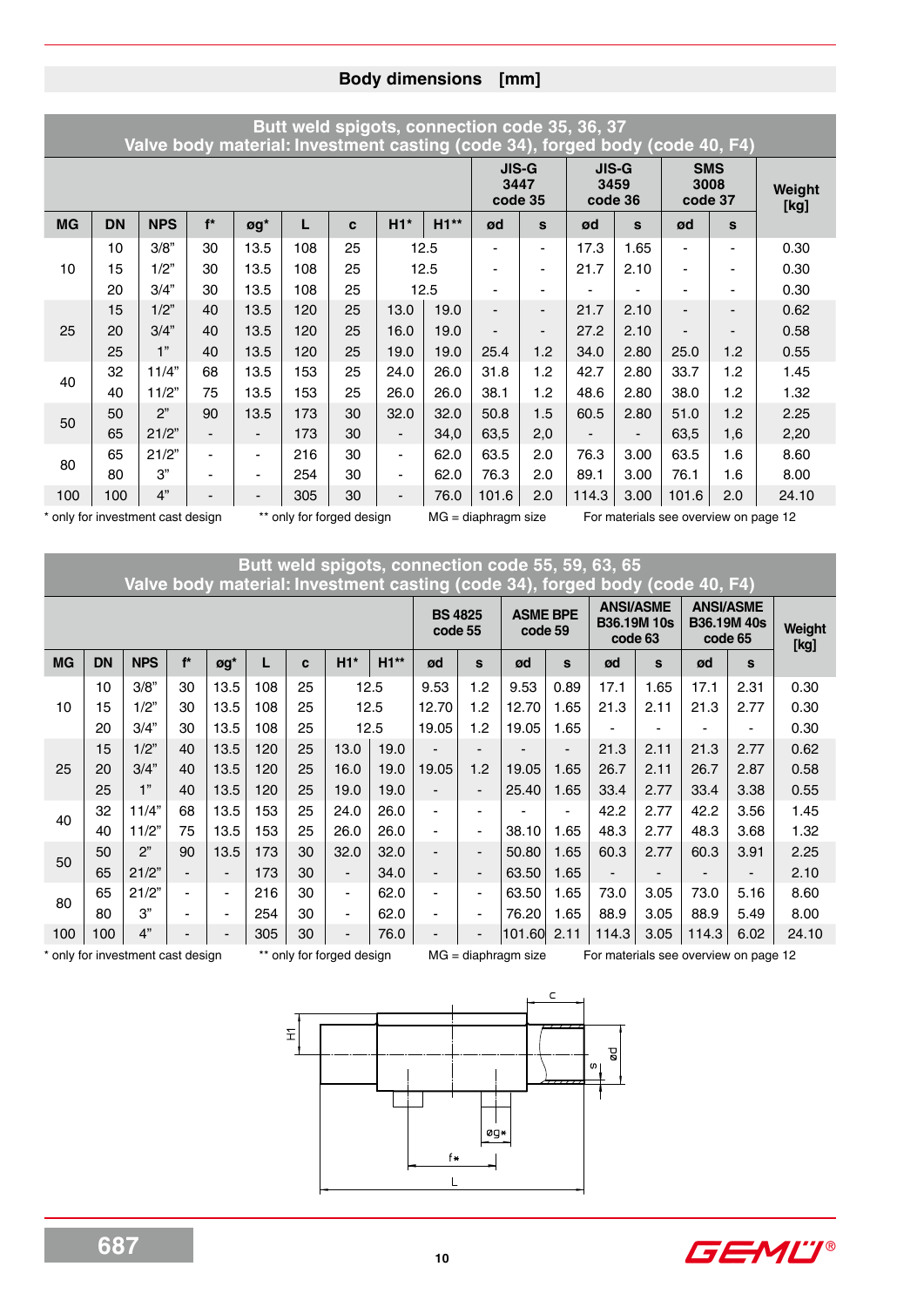|                                                 |           |     |     |    |                           | Flanges - DIN EN 1092, connection code 8<br>Valve body material: SG iron 40.3 (code 17, 18, 83), 1.4435 (code 34, 40), 1.4408 (code 39) |                            |                                       |            |        |
|-------------------------------------------------|-----------|-----|-----|----|---------------------------|-----------------------------------------------------------------------------------------------------------------------------------------|----------------------------|---------------------------------------|------------|--------|
|                                                 |           |     |     |    |                           |                                                                                                                                         | H1                         |                                       |            | Weight |
| <b>MG</b>                                       | <b>DN</b> | øD  | øk  | øL | <b>Number</b><br>of bolts | <b>Material code</b><br>17, 18, 39, 83                                                                                                  | <b>Material</b><br>code 34 | <b>Material</b><br>code 40            | <b>FTF</b> | [kg]   |
|                                                 | 15        | 95  | 65  | 14 | 4                         | 18.0                                                                                                                                    | 13.0                       | 19.0                                  | $130*$     | 1.85   |
| 25                                              | 20        | 105 | 75  | 14 | 4                         | 20.5                                                                                                                                    | 16.0                       | 19.0                                  | 150        | 2.35   |
|                                                 | 25        | 115 | 85  | 14 | $\overline{4}$            | 23.0                                                                                                                                    | 19.0                       | 19.0                                  | 160        | 2.85   |
| 40                                              | 32        | 140 | 100 | 19 | 4                         | 28.7                                                                                                                                    | 24.0                       | 26.0                                  | 180        | 4.90   |
|                                                 | 40        | 150 | 110 | 19 | 4                         | 33.0                                                                                                                                    | 26.0                       | 26.0                                  | 200        | 5.65   |
| 50                                              | 50        | 165 | 125 | 19 | 4                         | 39.0                                                                                                                                    | 32.0                       | 32.0                                  | 230        | 7.45   |
| 80                                              | 65        | 185 | 145 | 19 | 4                         | 51.0                                                                                                                                    |                            | 62.0                                  | 290        | 10.20  |
|                                                 | 80        | 200 | 160 | 19 | 8                         | 59.5                                                                                                                                    |                            | 62.0                                  | 310        | 14.20  |
| 100                                             | 100       | 220 | 180 | 19 | 8                         | 73.0                                                                                                                                    |                            | 76.0                                  | 350        | 21.00  |
| *Material code 34, 40 FTF = 150 (no DIN length) |           |     |     |    |                           | $MG = diaphragm size$                                                                                                                   |                            | For materials see overview on page 12 |            |        |

**Flanges - ANSI Class 125/150 RF, connection code 38, 39**

|           |           |     |       |      |                           | Valve body material: SG iron 40.3 (code 17, 18, 83), 1.4435 (code 34, 40), 1.4408 (code 39) |                            |                            |                              |                              |                |
|-----------|-----------|-----|-------|------|---------------------------|---------------------------------------------------------------------------------------------|----------------------------|----------------------------|------------------------------|------------------------------|----------------|
|           |           |     |       |      |                           |                                                                                             | H1                         |                            | <b>FTF</b>                   |                              |                |
| <b>MG</b> | <b>DN</b> | øD  | øk    | øL   | <b>Number</b><br>of bolts | <b>Material</b><br>code<br>17, 18, 39, 83                                                   | <b>Material</b><br>code 34 | <b>Material</b><br>code 40 | <b>Connection</b><br>code 38 | <b>Connection</b><br>code 39 | Weight<br>[kg] |
|           | 15        | 90  | 60.3  | 15.9 | $\overline{4}$            | 18.0                                                                                        | 13.0                       | 19.0                       |                              | 130                          | 1.85           |
| 25        | 20        | 100 | 69.9  | 15.9 | $\overline{4}$            | 20.5                                                                                        | 16.0                       | 19.0                       | 146                          | 150                          | 2.35           |
|           | 25        | 110 | 79.4  | 15.9 | $\overline{4}$            | 23.0                                                                                        | 19.0                       | 19.0                       | 146                          | 160                          | 2.85           |
| 40        | 32        | 115 | 88.9  | 15.9 | 4                         | 28.7                                                                                        | 24.0                       | 26.0                       |                              | 180                          | 4.90           |
|           | 40        | 125 | 98.4  | 15.9 | 4                         | 33.0                                                                                        | 26.0                       | 26.0                       | 175                          | 200                          | 5.65           |
| 50        | 50        | 150 | 120.7 | 19.0 | $\overline{4}$            | 39.0                                                                                        | 32.0                       | 32.0                       | 200                          | 230                          | 7.45           |
|           | 65        | 180 | 139.7 | 19.0 | 4                         | 51.0                                                                                        |                            | 62.0                       | 226                          | 290                          | 10.20          |
| 80        | 80        | 190 | 152.4 | 19.0 | 4                         | 59.5                                                                                        |                            | 62.0                       | 260                          | 310                          | 14.20          |
| 100       | 100       | 230 | 190.5 | 19.0 | 8                         | 73.0                                                                                        |                            | 76.0                       | 327                          | 350                          | 21.00          |

MG = diaphragm size For materials see overview on page 12



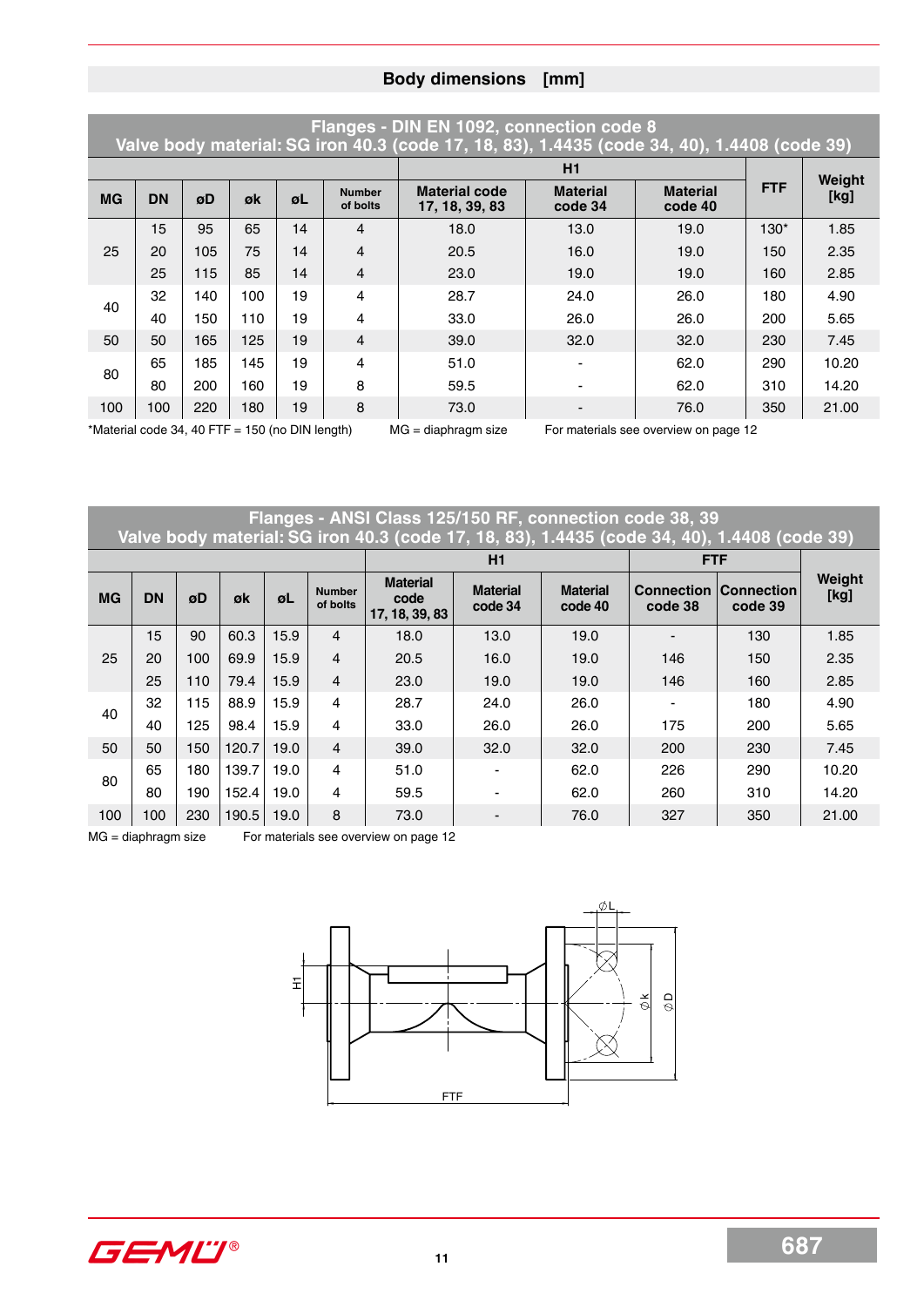|           |           |                          |                |                          |                              |      | Threaded connections, connection code 6, 62<br>Valve body material: investment casting (code 34), forged body (code 40) |        |         |                |
|-----------|-----------|--------------------------|----------------|--------------------------|------------------------------|------|-------------------------------------------------------------------------------------------------------------------------|--------|---------|----------------|
| <b>MG</b> | <b>DN</b> | $H1*$                    | $H1**$         | $f^*$                    | $\mathfrak{g}\mathfrak{g}^*$ | ød1  | Thread to DIN 405<br>R                                                                                                  | code 6 | code 62 | Weight<br>[kg] |
| 10        | 10        | 12.5                     | $\blacksquare$ | 30.0                     | 13.5                         | 10.0 | RD 28 x 1/8                                                                                                             | 118    | 116     | 0.33           |
|           | 15        | 12.5                     | $\blacksquare$ | 30.0                     | 13.5                         | 16.0 | RD 34 x 1/8                                                                                                             | 118    | 116     | 0.35           |
|           | 15        | 13.0                     | 19             | 40.0                     | 13.5                         | 16.0 | RD 34 x 1/8                                                                                                             | 118    | 116     | 0.71           |
| 25        | 20        | 16.0                     | 19             | 40.0                     | 13.5                         | 20.0 | RD 44 x 1/6                                                                                                             | 118    | 114     | 0.78           |
|           | 25        | 19.0                     | 19             | 40.0                     | 13.5                         | 26.0 | RD 52 x 1/6                                                                                                             | 128    | 127     | 0.79           |
| 40        | 32        | 24.0                     | 26             | 68.0                     | 13.5                         | 32.0 | RD 58 x 1/6                                                                                                             | 147    | 147     | 1.66           |
|           | 40        | 26.0                     | 26             | 75.0                     | 13.5                         | 38.0 | RD 65 x 1/6                                                                                                             | 160    | 160     | 1.62           |
| 50        | 50        | 32.0                     | 32             | 90.0                     | 13.5                         | 50.0 | RD 78 x 1/6                                                                                                             | 191    | 191     | 2.70           |
| 80        | 65        | $\overline{a}$           | 62             |                          | $\overline{\phantom{a}}$     | 66.0 | RD 95 x 1/6                                                                                                             | 246    | 246     | 9.22           |
|           | 80        | $\overline{\phantom{a}}$ | 62             | $\overline{\phantom{a}}$ | $\overline{\phantom{a}}$     | 81.0 | RD 110 x 1/4                                                                                                            | 256    | 256     | 9.20           |

\* only for investment cast design \*\* only for forged design MG = diaphragm size

For materials see overview on page 12







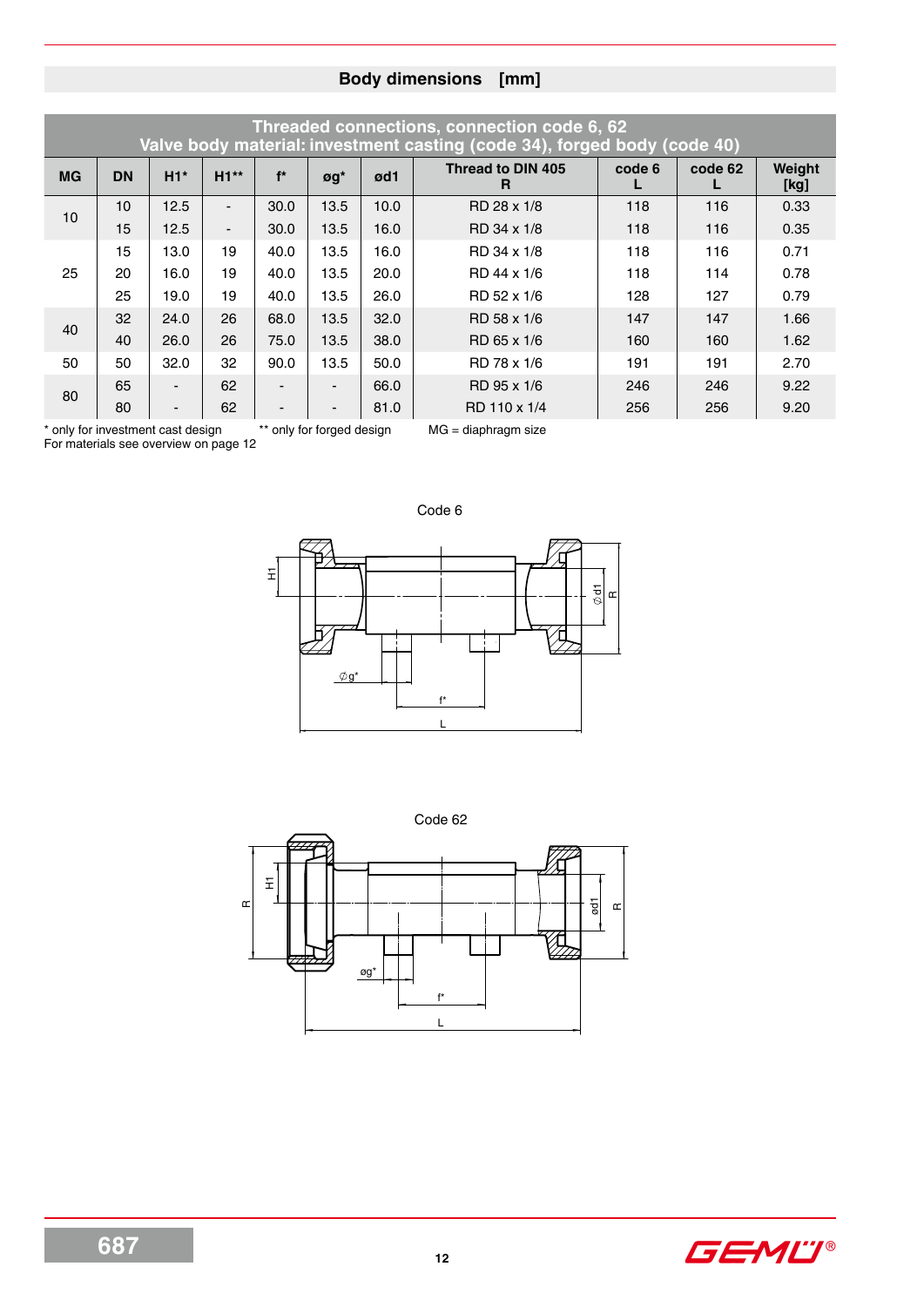|              |           |            |      |       |                              | Clamp connections, connection code 80, 82, 88, 8A, 8E<br>Valve body material: Forged body (code 40, F4) |                |                                 |       |       |                              |     |     |                               |                |                |                              |     |        |
|--------------|-----------|------------|------|-------|------------------------------|---------------------------------------------------------------------------------------------------------|----------------|---------------------------------|-------|-------|------------------------------|-----|-----|-------------------------------|----------------|----------------|------------------------------|-----|--------|
|              |           |            |      |       | for pipe ASME BPE<br>code 80 |                                                                                                         |                | for pipe EN ISO 1127<br>code 82 |       |       | for pipe ASME BPE<br>code 88 |     |     | for pipe DIN 11850<br>code 8A |                |                | for pipe SMS 3008<br>code 8E |     | Weight |
| <b>MG</b>    | <b>DN</b> | <b>NPS</b> | H1   | ød1   | ød3                          | L                                                                                                       | ød1            | ød3                             | L     | ød1   | ød3                          | L   | ød1 | ød3                           | L              | ød1            | ød3                          | L   | [kg]   |
|              | 10        | 3/8"       | 12.5 |       |                              |                                                                                                         | 14.0           | 25.0                            | 108.0 |       |                              |     | 10  | 34.0                          | 108.0          | ٠              |                              |     | 0.30   |
| 10           | 15        | 1/2"       | 12.5 | 9.40  | 25.0                         | 88.9                                                                                                    | 18.1           | 50.5                            | 108.0 | 9.40  | 25.0                         | 108 | 16  | 34.0                          | 108.0          | $\blacksquare$ |                              |     | 0.43   |
|              | 20        | 3/4"       | 12.5 | 15.75 | 25.0                         | 101.6                                                                                                   |                |                                 |       | 15.75 | 25.0                         | 117 |     |                               |                |                |                              |     | 0.43   |
|              | 15        | 1/2"       | 19.0 |       |                              |                                                                                                         | 18.1           | 50.5                            | 108.0 |       |                              |     | 16  | 34.0                          | 108.0          |                |                              |     | 0.75   |
| 25           | 20        | 3/4"       | 19.0 | 15.75 | 25.0                         | 101.6                                                                                                   | 23.7           | 50.5                            | 117.0 | 15.75 | 25.0                         | 117 | 20  | 34.0                          | 117.0          | $\blacksquare$ |                              |     | 0.71   |
|              | 25        | 1"         | 19.0 | 22.10 | 50.5                         | 114.3                                                                                                   | 29.7           | 50.5                            | 127.0 | 22.10 | 50.5                         | 127 | 26  | 50.5                          | 127.0          | 22.6           | 50.5                         | 127 | 0.63   |
| 40           | 32        | 11/4"      | 26.0 |       |                              |                                                                                                         | 38.4           | 64.0                            | 146.0 |       |                              |     | 32  | 50.5                          | 146.0          | 31.3           | 50.5                         | 146 | 1.62   |
|              | 40        | 11/2"      | 26.0 | 34.80 | 50.5                         | 139.7                                                                                                   | 44.3           | 64.0                            | 159.0 | 34.80 | 50.5                         | 159 | 38  | 50.5                          | 159.0          | 35.6           | 50.5                         | 159 | 1.50   |
| $50^{\circ}$ | 50        | 2"         | 32.0 | 47.50 | 64.0                         | 158.8                                                                                                   | 56.3           | 77.5                            | 190.0 | 47.50 | 64.0                         | 190 | 50  | 64.0                          | 190.0          | 48.6           | 64.0                         | 190 | 2.50   |
|              | 65        | 21/2"      | 34.0 | 60.20 | 77.5                         | 193.8                                                                                                   | $\blacksquare$ | $\overline{\phantom{a}}$        |       | 60.20 | 77.5                         | 216 |     |                               | $\blacksquare$ | 60.3           | 77.5                         | 216 | 2.30   |
| 80           | 65        | 21/2"      | 62.0 | 60.20 | 77.5                         | 193.8                                                                                                   | 72.1           | 91.0                            | 216.0 | 60.20 | 77.5                         | 216 | 66  | 91.0                          | 216.0          | 60.3           | 77.5                         | 216 | 8.90   |
|              | 80        | 3"         | 62.0 | 72.90 | 91.0                         | 222.3                                                                                                   | 84.3           | 106.0                           | 254.0 | 72.90 | 91.0                         | 254 | 81  | 106.0                         | 254.0          | 72.9           | 91.0                         | 254 | 8.50   |
| 100          | 100       | 4"         | 76.0 | 97.38 | 119.0                        | 292.1                                                                                                   | 109.7          | 130.0                           | 305.0 | 97.38 | 119.0                        | 305 | 100 | 119.0                         | 305.0          | 97.6           | 119.0                        | 305 | 24.80  |

 $MG = diaphragm size$ 



| Overview of diaphragm materials for GEMU 687 |                |                    |             |             |                  |  |  |  |  |  |  |  |  |  |  |
|----------------------------------------------|----------------|--------------------|-------------|-------------|------------------|--|--|--|--|--|--|--|--|--|--|
|                                              |                | Diaphragm material |             |             |                  |  |  |  |  |  |  |  |  |  |  |
| Diaphragm size                               | <b>FPM</b>     | <b>EPDM</b>        | <b>EPDM</b> | <b>EPDM</b> | <b>PTFE/EPDM</b> |  |  |  |  |  |  |  |  |  |  |
| 10                                           | 4              | 13                 | 14          | 17          | 52               |  |  |  |  |  |  |  |  |  |  |
| 25                                           | $\overline{4}$ | 13                 | 14          | 17          | 5E               |  |  |  |  |  |  |  |  |  |  |
| 40                                           | 4              | 13                 | 14          | 17          | 5E               |  |  |  |  |  |  |  |  |  |  |
| 50                                           | $\overline{4}$ | 13                 | 14          | 17          | 5E               |  |  |  |  |  |  |  |  |  |  |
| 80                                           | 4              | 13                 | 14          | 17          | 5E               |  |  |  |  |  |  |  |  |  |  |
| 100                                          | 4              | 13                 | 14          | 17          | 52               |  |  |  |  |  |  |  |  |  |  |